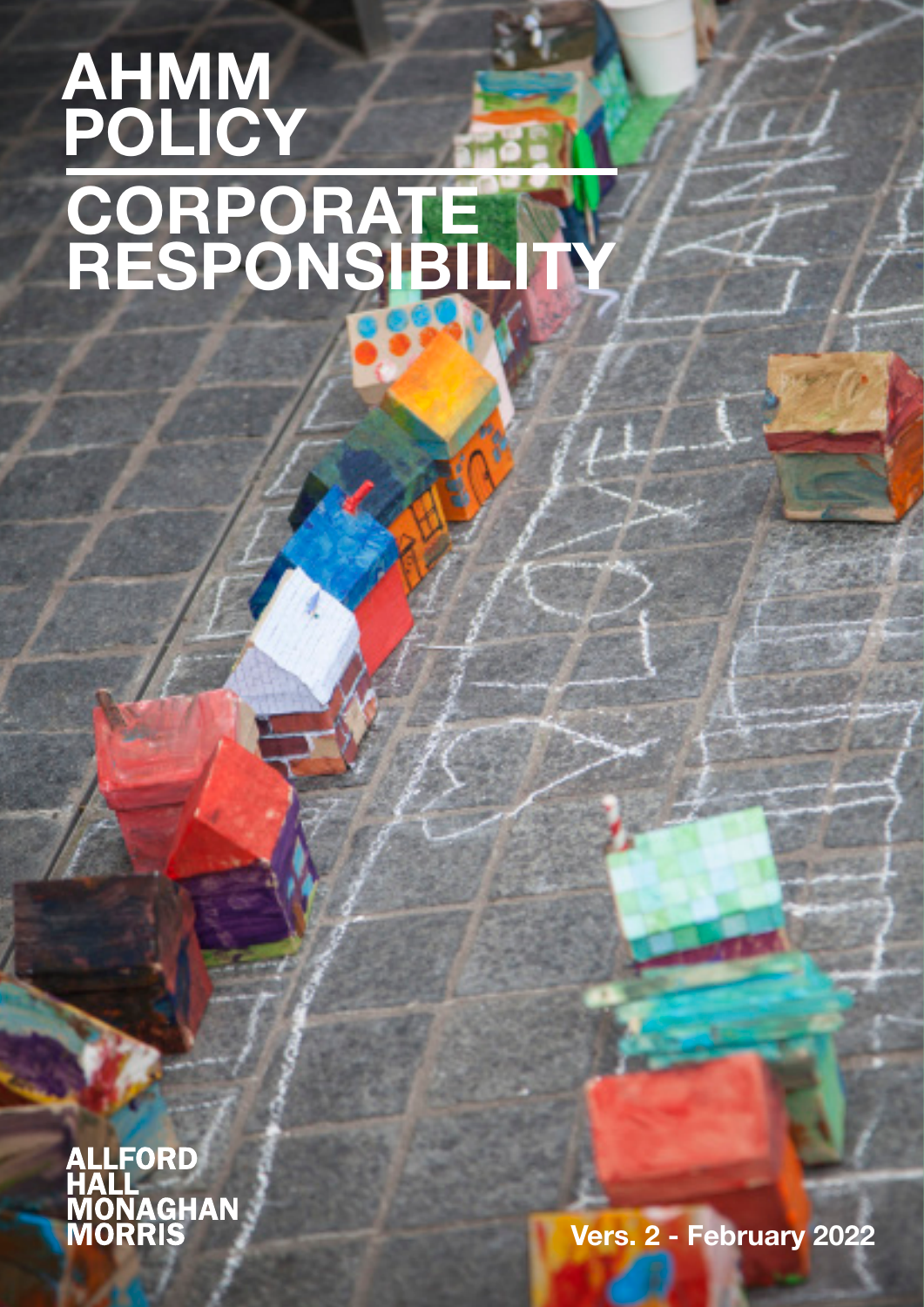# CORPORATE RESPONSIBILITY POLICY

(Version 2 - Feb 2022)



### 1 Introduction

*'Our alliance is based on a firm commitment to the design of buildings of economy, elegance and delight … buildings whose success is defined by their ability to adapt to different uses over time and so make a positive and lasting contribution to the city around them: buildings that*  form the backdrop to the city and the theatre of everyday life, but that can be, in themselves, *extraordinary.'*

Allford Hall Monaghan Morris Founders' Statement (2018)

Our Corporate Responsibility (CR) policy is based on the guiding principles set out by the Founders' Statement and the aims, values and ambitions that have underpinned the practice over three decades of operation. We define CR as the integration of the practice's operations with its values, ensuring the interests of all stakeholders are reflected in our policies and actions. Following the transfer of majority ownership to an Employee Ownership Trust in 2017, conformance with our CR policy is the responsibility of all employees of the practice. Our policy is set out in more detail under four strands: Sustainability, Community, Corporate Governance, and Practice.

# 2 Sustainability

*'Our belief is that our work should be driven by a strategic approach to design ... safeguarding the short- and long-term needs of our clients and the people who will inhabit the places we design. We should do more with less, set the best standards of design … and be open-minded, generous of spirit and ever optimistic.*

Allford Hall Monaghan Morris Founders' Statement (2018)

As architectural practitioners, we understand that buildings and construction contribute 40% of all carbon dioxide emissions and we must do all we can to reduce the impact of the built environment we design. Our aim is to consider the environmental impact of everything we do, and to that end our approach to sustainability is ambitious, recognising that climate crisis is the most serious issue of our time. In 2021 we published our second annual Sustainability Report, which continues to benchmark the environmental impact of our operations, the buildings we are designing, and our actions to reduce our impacts.

Our approach to sustainability addresses three principal areas:

# Our Projects

We aim to ensure that all of our architectural projects maximise environmental opportunities, taking an innovative approach to sustainable materials and processes wherever possible. In addition, our Building Performance team works to ensure that we benchmark and measure the performance of our projects at all design stages and beyond. We are now halfway through a two-year Knowledge Transfer Partnership working with The Bartlett's School of Environmental Design on a model for Net Zero Carbon buildings

#### Our Operations

Our annual Sustainability Report monitors all aspects of our operations including recycling and waste; biodiversity; resources; occupants; energy and carbon emissions; and the environmental impact of our supply chain. The Report helps us to ensure that our employees remain fully engaged with all aspects of our sustainability strategy and remain mindful of the effect that individual and collective actions can have on the environment. In summer 2021, we signed up to Science Based Targets, committing us to a reduction trajectory in our operational emission in line with the Paris agreement – ie limiting global mean temperature rises to 1.5oC.

#### Our Profession

We aim to demonstrate leadership, advocacy and influence where appropriate with our collaborators, the built environment sector and the wider corporate community through sharing and dissemination of innovative good practice; initiating research; and contributing to national and international policy development in this area.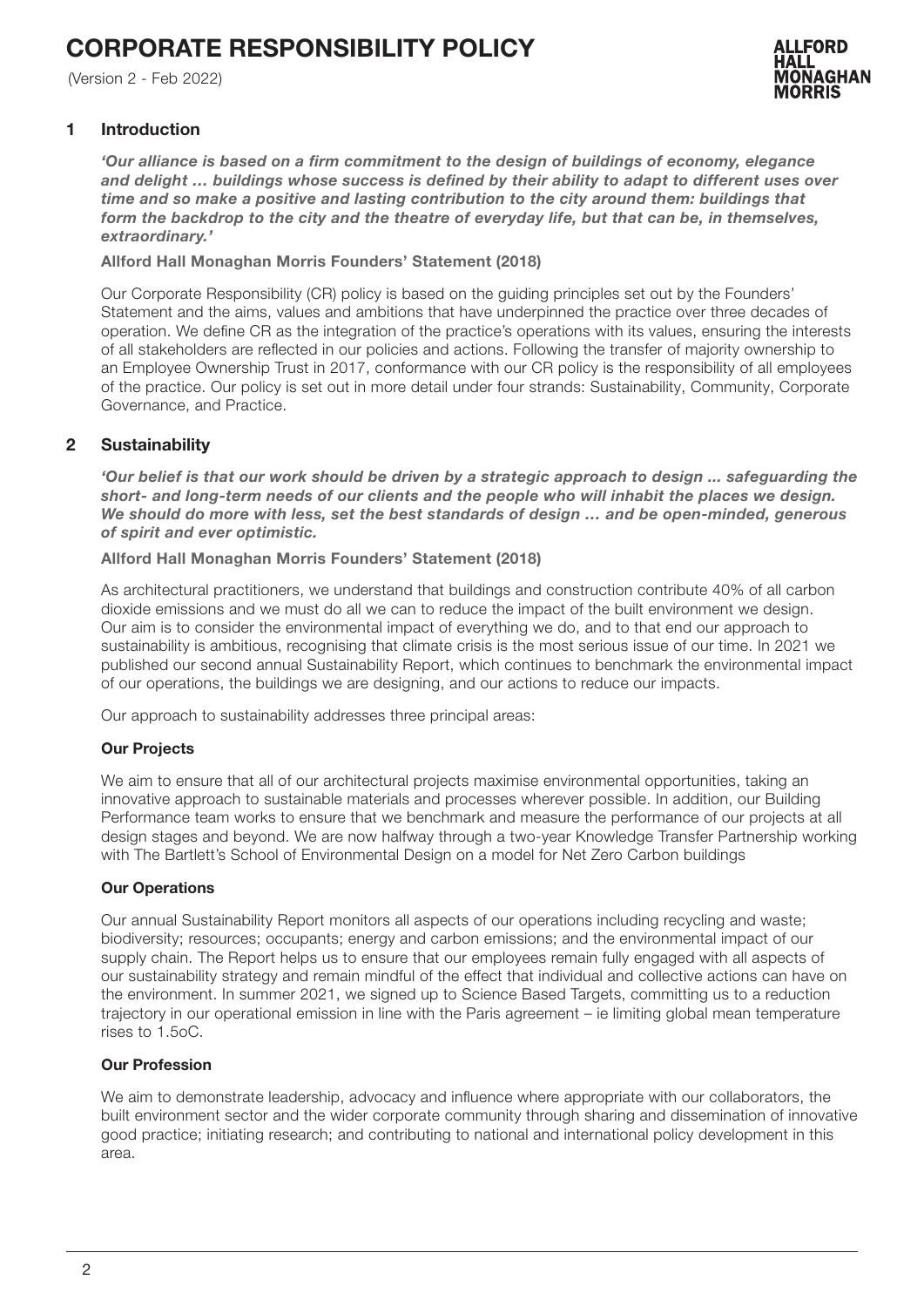AHMM is a founding signatory of the Architects Declare pledge to take action to combat the climate and biodiversity emergency, and our Head of Sustainability is a member of the Architects Declare Steering Group. Our Building Performance team is preparing a Net Zero Carbon Design Guide for publication to the industry in early 2022.

# 3 Community

*'Our belief is in … engaging with and contributing to the wider world by sharing our skills and donating our resources in those areas where we believe they will have most impact … and that … our work should address and enhance its relationship with both the public it serves and the public spaces that surround it, not least by bringing visual delight.'* 

### AHMM Founders' Statement (2018)

Our policy is to seek to find the best ways of using our resources – both financial and skills-based – to support our local, global and architectural communities. Through our Partnerships work, we identify charities, educational institutions and not-for-profit organisations where our business and our staff can be of most help through a combination of donations and volunteering time. Where possible, we seek to develop innovative new partnerships to create long-term, purposeful, enriching mutual relationships in which skills are shared. This includes working with communities connected with our projects to provide social value benefit both formally and informally.

In 2020/21 AHMM supported 98 such causes, giving £170,000 within the UK and donating US\$10,000 via our Oklahoma City office. In 2020 in response to Covid restrictions most activity went online with 245 staff undertaking over 1,450 hours of employer supported volunteering. Our aim is to increase year-on-year time offered by volunteers and to increase our donations to charity. We will do this through support for the following areas:

- Climate Crisis: international and local environmental and wildlife charities, initiatives tackling the climate crisis, and not-for-profit sustainability organisations.
- Community: charities supporting our local communities in London, Bristol and Oklahoma City, such as contributing to weekly volunteering programmes at St Luke's Community Centre close to our London office. Where possible, we will also use our design skills to add community benefit and social value within our projects as well as seeking pro bono opportunities such as designing a new home and kitchen for Migrateful, a charity running cookery classes led by migrant chefs.
- Humanitarian: donating at speed to emergency disaster relief, in addition to seeking ways to support local refugee charities, such as contributing our drawing and design skills to the New Art Studio, a therapeutic art studio for refugees; and Migrateful's migrant chefs regularly teaching us their cuisines in our London and Bristol offices.
- Education: learning programmes ensuring the future architecture profession represents all parts of our culture and promoting an understanding of how the built environment shapes the world around us. In 2021, during Covid restrictions, 63 architecture mentors contributed 479 volunteering hours to education programmes, and we aim to build on this.
- Sector: sponsorship for architecture-related charities, schools of architecture, cultural organisations and groups supporting the future architecture profession and innovative and critical approaches to architecture and the wider culture.

# 4 Corporate Governance

*'Our belief is in … the value of long-term relationships, internal and external, built on honesty, professionalism and fairness in all our dealings… and the idea that our ambition to make exemplary architecture is underpinned by being a professionally run and prosperous business.'*

#### AHMM Founders' Statement (2018)

Our corporate governance is underpinned by ethical working practices in all aspects of our business, this approach being supported by the work of our in-house legal team. As a business we comply with all relevant government legislation and industry regulations, and our internal review processes aim to ensure that all aspects of our business are conducted according to rigorous ethical, professional and legal standards.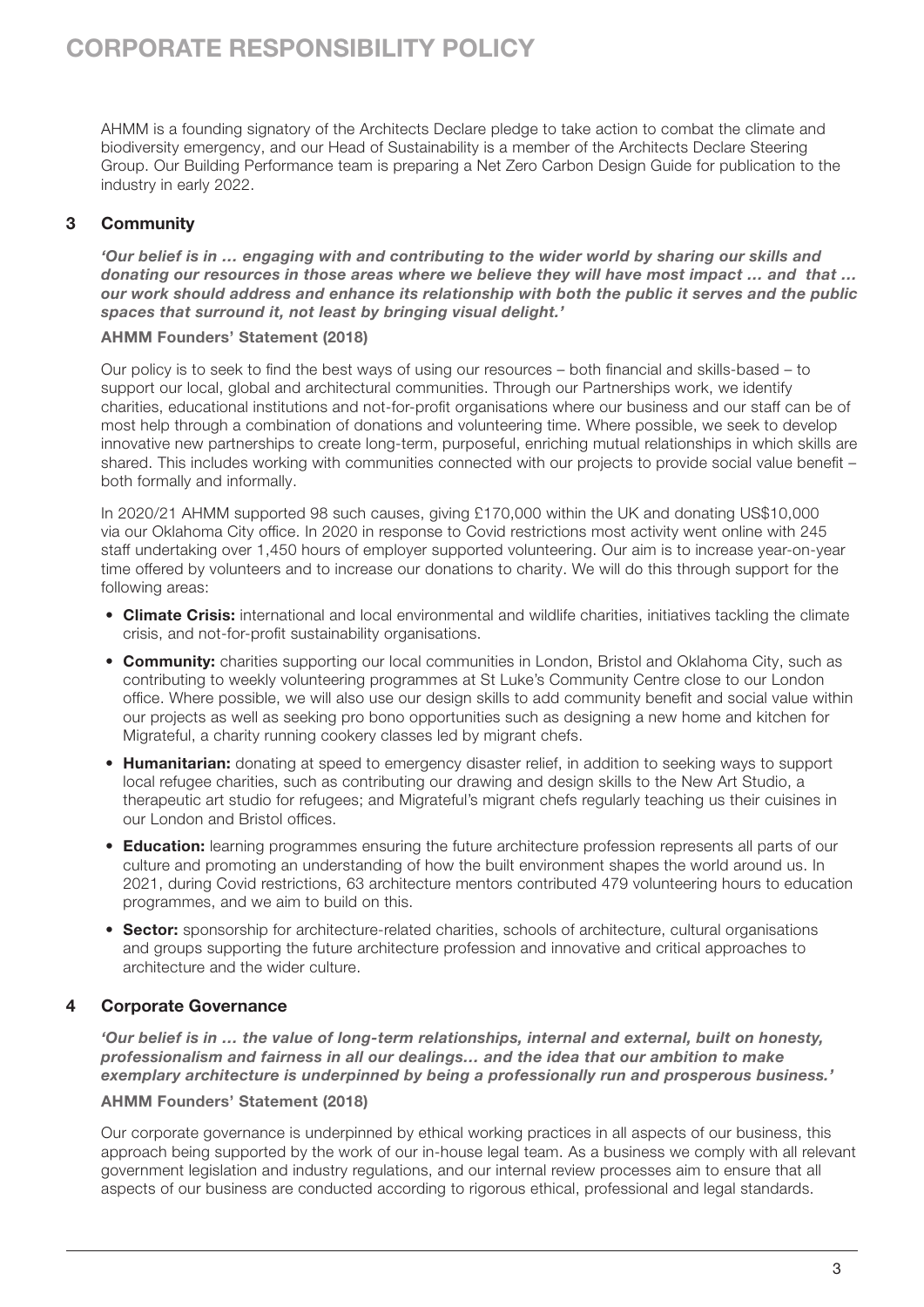The following provides some examples of the measures we have in place to support our corporate governance:

- We have policies in place including those covering Anti-corruption and Anti-Bribery and Whistleblowing, and we publish an Anti-slavery and Human Trafficking statement. We review our suppliers to consider their compliance with these matters.
- We aim to mitigate potential risks within our architectural projects through our long-established, externally audited corporate review and management systems, including project peer reviews at key RIBA design stages; technical peer reviews; post-completion reviews; Information Security Management; knowledge management and document control.
- These management systems are contained within our Project Manual, which ensures that a high standard of professionalism is maintained across all projects we deliver. The Manual sets a benchmark for AHMM to adopt and deliver an informed, consistent approach to all stages of our work, ensuring we are not exposing ourselves or our clients to undue risks while carrying out the duties that AHMM has undertaken to deliver.
- Underpinning these management systems and review processes is our membership of the Wren Insurance Association, a mutual insurance company providing professional indemnity insurance for the benefit of a select group of architects in the UK and internationally.
- Our Construction Design and Management (CDM) toolkit, supported by our in-house specialist team, ensures compliance with our duties as a Designer under the CDM Regulations 2015, and where appointed, Principal Designer.
- We train our employees to fully understand the intent and methodology behind relevant fire safety legislation, including the Building Regulations and associated Approved Documents and, in the aftermath of the Grenfell Tower tragedy, we contribute as an organisation to emerging thinking and best practice around fire and building safety including the recent Fire Safety Act and the forthcoming, as at the date of writing, Building Safety Bill.
- We comply with all relevant access legislation.
- We compete for new business in a responsible and reasonable way, based upon quality, value and integrity of the services being supplied.
- We are open to and give full consideration to feedback from our clients on our professional performance, analysing, responding to and, where appropriate, acting on this feedback in a positive and constructive way.
- We treat all groups and individuals with whom we have a business relationship in a fair, open and respectful manner.

# 5 Practice

*'Our belief is in … the need to invest in and to nurture the diverse talent across all areas of the practice … and placing importance not only on the quality of the practice's work but on the practice itself.'* 

# AHMM Founders' Statement (2018)

Our move to Employee Ownership formalised a long-held belief that the success of the practice and its work comes from having a positively engaged team, with each person invested in where they work and what they do. The aims of the other three strands of our CR policy - Sustainability, Community, and Corporate Governance – can be delivered only with the involvement of everyone within the practice. We aim to follow these working practices:

- Complying with all UK legislation relating to our employees and aiming to go beyond this where appropriate.
- Disseminating to all our staff, via our intranet, our practice policies describing their rights and responsibilities. These policies ensure everyone is treated in a consistent and fair way; help create a desirable work culture; and minimise our exposure to legal risk.